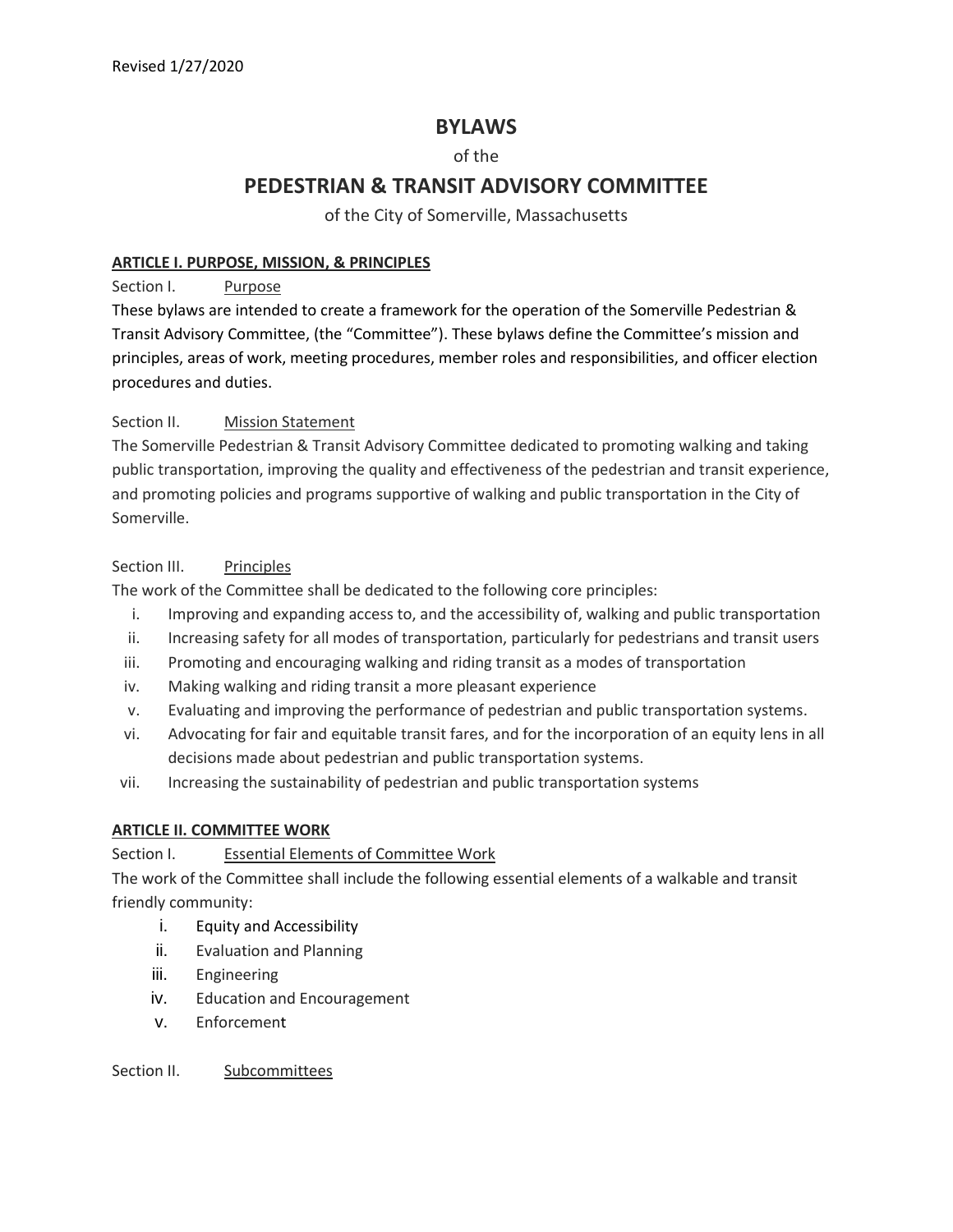Committee members may form subcommittees to complete tasks outside of regular monthly meetings. Subcommittees may not comprise of more than half the number of committee members and may not reach quorum during their meetings. Subcommittees shall regularly report back to the full committee on their meetings. All deliberation and decisions on issues related to subcommittees' work will occur during the regular monthly meetings of the full committee.

#### **ARTICLE III. MEMBER ROLES AND RESPONSIBILITIES**

#### Section I. Membership

The Committee will include no fewer than 14 community representatives who either live or work in Somerville and take an active interest in pedestrian and transit issues in Somerville. The Committee shall solicit applications for membership and submit their recommendations for appointment to the Mayor.

Any member of the public may apply to become a member of the Committee through the following process:

- i. Attend a minimum of six regular Committee meetings in a two year period.
- ii. Actively participate and contribute to the Committee's mission through events, planning, research, or outreach.
- iii. Declare interest in becoming a member at a monthly Committee meeting and obtain endorsement of membership by the Committee through a simple majority vote. The Committee shall submit any recommendation for appointment to the Mayor.
- iv. Write a letter to the Mayor expressing interest in becoming a Committee member and detailing any relevant experience.
- v. If appointed by the Mayor, arrange a time with the City Clerk to be sworn in as a member.

## Section II. Member Terms

Members will be appointed for two year terms. Terms are renewable at the discretion of the Mayor. Any vacancy shall be filled by appointment by the mayor for the balance of the unexpired term, taking into account any recommendations for appointment provided by the Committee. The City Clerk will swear-in members upon their appointment and upon any renewal of their appointment.

#### Section III. Member Participation Standards

Members' involvement in the Committee shall include the following, at minimum:

- i. Attendance at least eight monthly meetings per year
- ii. Regular participation as Acting Secretary to records meeting minutes
- iii. Active participation in at least one subcommittee
- iv. Participation in at least one tabling event per year or otherwise volunteer to assist with a Committee event, should such events occur

## Section IV. Ex-officio Members

Two ex-officio members shall be included on the Committee, include one representative from the Somerville City Council and at least one representative from the Mobility Division of the Office of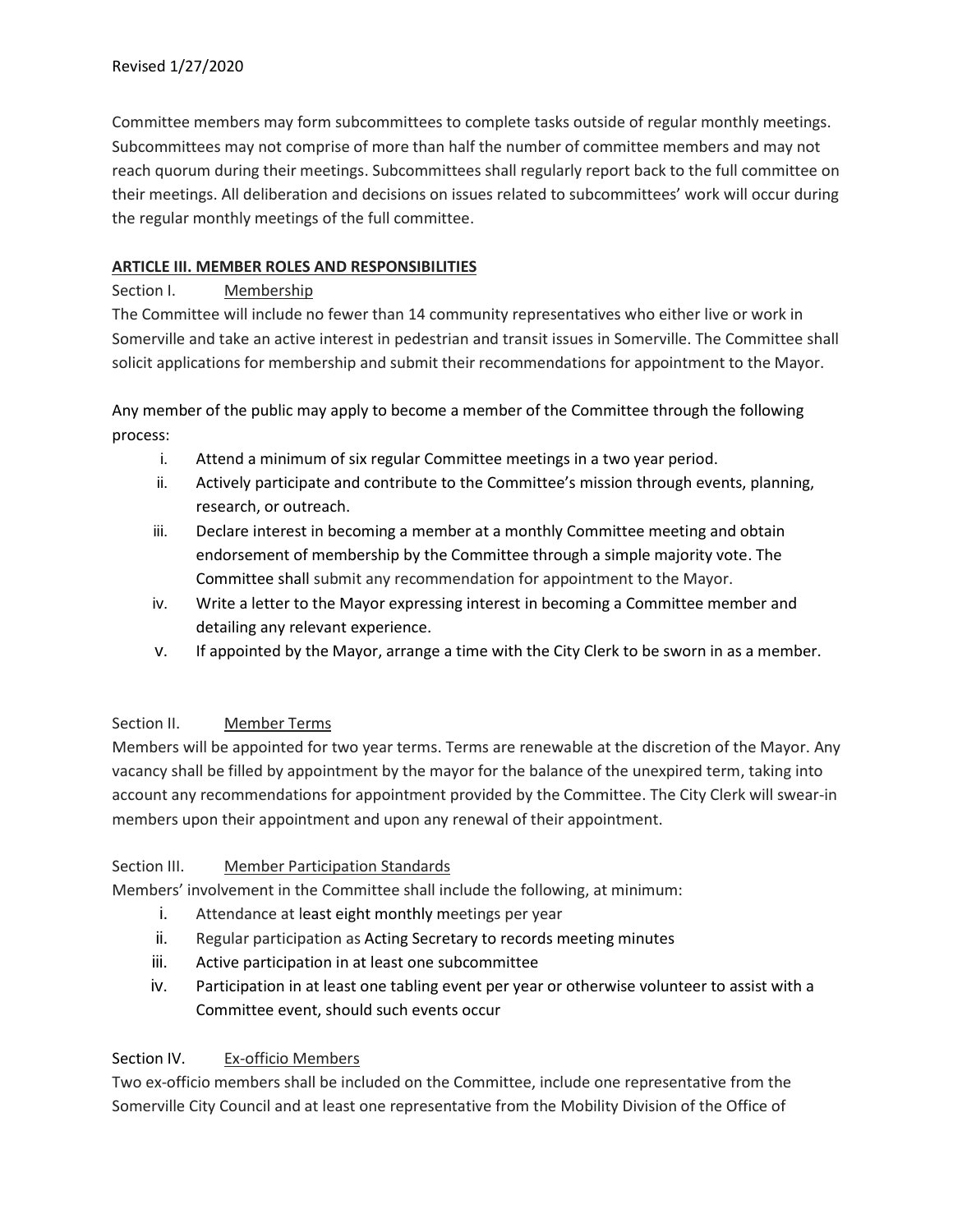Strategic Planning and Community Development (OSPCD). The Committee may designate additional exofficio members by amendment to these bylaws. Ex-officio members are encouraged to attend at least one monthly Committee meeting per year to coordinate with Committee members on relevant issues and to be available as needed throughout the year to respond to requests by the Committee members.

#### Section V. OSPCD Staff Support

The Office of Strategic Planning and Community Development (OSPCD) ex-officio member shall facilitate Committee activities by maintaining connections between city staff and the Committee members. The OSPCD ex-officio member's responsibilities shall include but are not limited to: organizing logistics for meeting rooms and other meeting needs, posting information publicly to meet Massachusetts Open Meeting Law requirements, keeping Committee members up-to-date on City activities related to pedestrian and transit issues, and organizing meetings with other City staff as needed.

#### **ARTICLE IV. OFFICER ELECTIONS AND RESPONSIBILITIES**

Section I. Officers

Members will annually elect three officers by majority of the quorum: the Chairperson, the Vice-chair, and the Secretary.

#### Section II. Officers Roles and Responsibilities

- i. Chairperson
	- a. The Chairperson is primary representative of the Committee and is responsible for facilitating meetings, organizing a committee work program and subcommittees, managing external relationships with the public and City staff, and overseeing communications from the Committee, including the writing and signing of official Committee correspondence.
	- b. The Chairperson, in collaboration with the Vice-chair, shall prepare the meeting agenda for the monthly Committee meeting and send it to the OSPCD ex-officio member at least one week prior to the meeting for public posting.
	- c. The Chairperson shall run Committee meetings following Robert's Rules of Order and is expected to review and edit draft meeting minutes, the Annual Report, and other Committee documents.
- ii. Vice-chair
	- a. The Vice-chair shall regularly coordinate with and assist the Chairperson in fulfilling their duties and shall be prepared to take over the Chairperson's duties in the event that the Chairperson is not present.
	- b. The Vice-chair is be expected to make considerable contributions to the Committee, taking on substantial roles and responsibilities, as agreed upon between the Chair and Vice-chair.
	- c. The Vice-chair shall also assist in the reviewing and editing the draft meeting minutes, the Annual Report, and other Committee documents.
- iii. Secretary